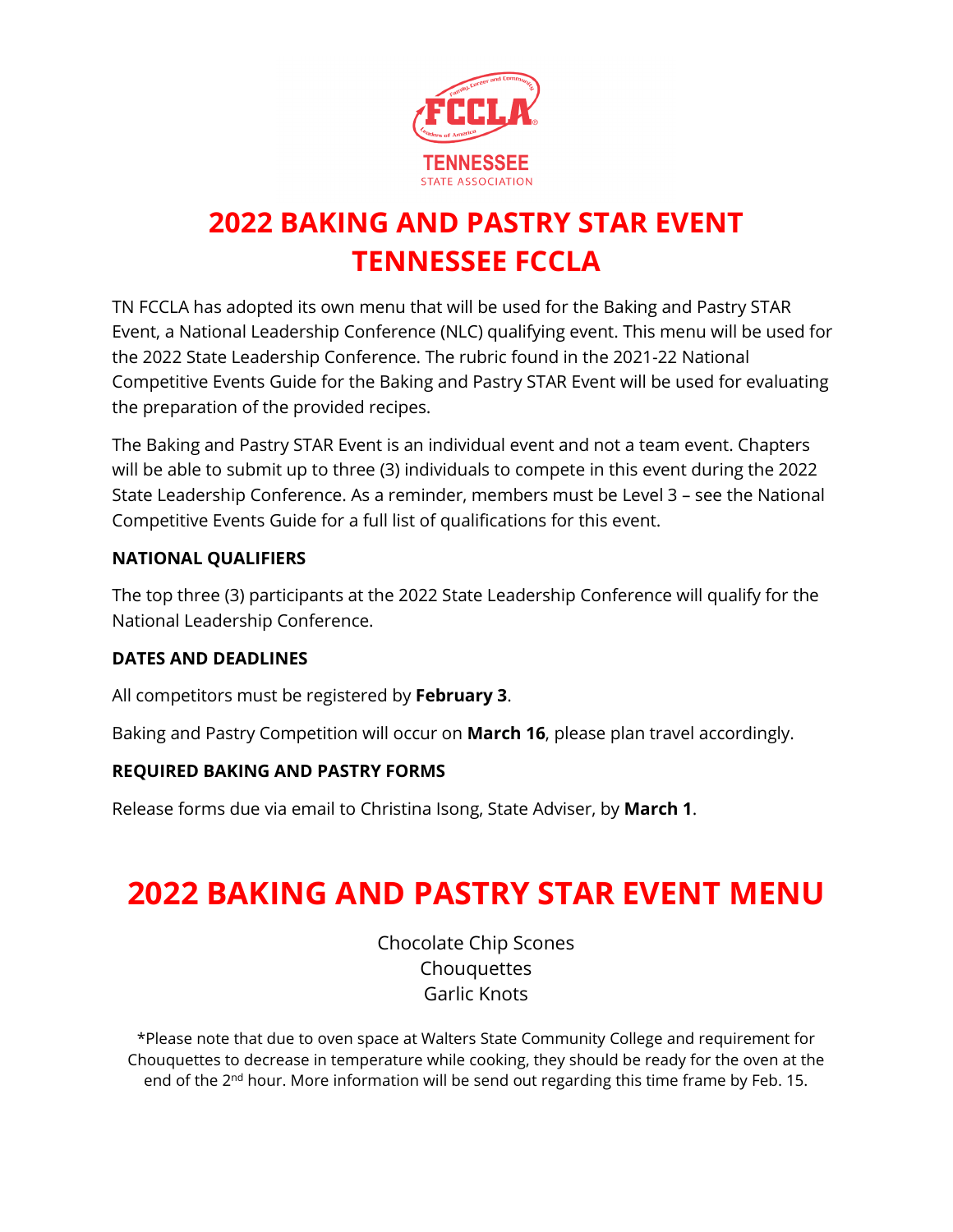

### **PARENTAL CONSENT FORM Tennessee Family, Career and Community Leaders of America 710 James Robertson Parkway Nashville, TN 37243**

**All Culinary Arts STAR participants must email this completed parental consent form to the State Advisor [\(Christina.Isong@tn.gov\)](mailto:Christina.Isong@tn.gov) by March 1. All medical information must be complete and accurate. Failure to do so may result in disqualification.**

 $\Box$  has my permission to receive medical treatment by a physician should an illness or minor accident occur while participating in the Baking and Pastry STAR event with TN FCCLA. The following information may be helpful if such a situation arises:

Family Physician:\_\_\_\_\_\_\_\_\_\_\_\_\_\_\_\_\_\_\_\_\_\_\_\_ Phone: \_\_\_\_\_\_\_\_\_\_\_\_\_\_\_\_\_\_\_\_\_\_\_\_\_\_\_

Physician's Address: \_\_\_\_\_\_\_\_\_\_\_\_\_\_\_\_\_\_\_\_\_\_\_\_\_\_\_\_\_\_\_\_\_\_\_\_\_\_\_\_\_\_\_\_\_\_\_\_\_\_\_\_\_\_\_\_\_

\_\_\_\_\_\_\_\_\_\_\_\_\_\_\_\_\_\_\_\_\_\_\_\_\_\_\_\_\_\_\_\_\_\_\_\_\_\_\_\_\_\_\_\_\_\_\_\_\_\_\_\_\_\_\_\_\_\_\_\_\_\_\_\_\_\_\_\_\_\_\_\_\_\_

Known Allergies: \_\_\_\_\_\_\_\_\_\_\_\_\_\_\_\_\_\_\_\_\_\_\_\_\_\_\_\_\_\_\_\_\_\_\_\_\_\_\_\_\_\_\_\_\_\_\_\_\_\_\_\_\_\_\_\_\_\_\_\_

Special medical medications or conditions that should be noted:

Pharmacy number for special medication currently taken: \_\_\_\_\_\_\_\_\_\_\_\_\_\_\_\_\_\_\_\_\_\_\_\_

#### **Contact in case of an emergency:**

| Name: ________________________             |        |                                 |  |
|--------------------------------------------|--------|---------------------------------|--|
|                                            |        |                                 |  |
| Insurance Company: _______________________ |        |                                 |  |
|                                            |        |                                 |  |
|                                            |        |                                 |  |
| Insurance Company Phone: _______________   |        |                                 |  |
| I have read and consent to the above.      |        |                                 |  |
|                                            |        |                                 |  |
|                                            |        |                                 |  |
| Signature of Parent                        | (Date) | Signature of Participant (Date) |  |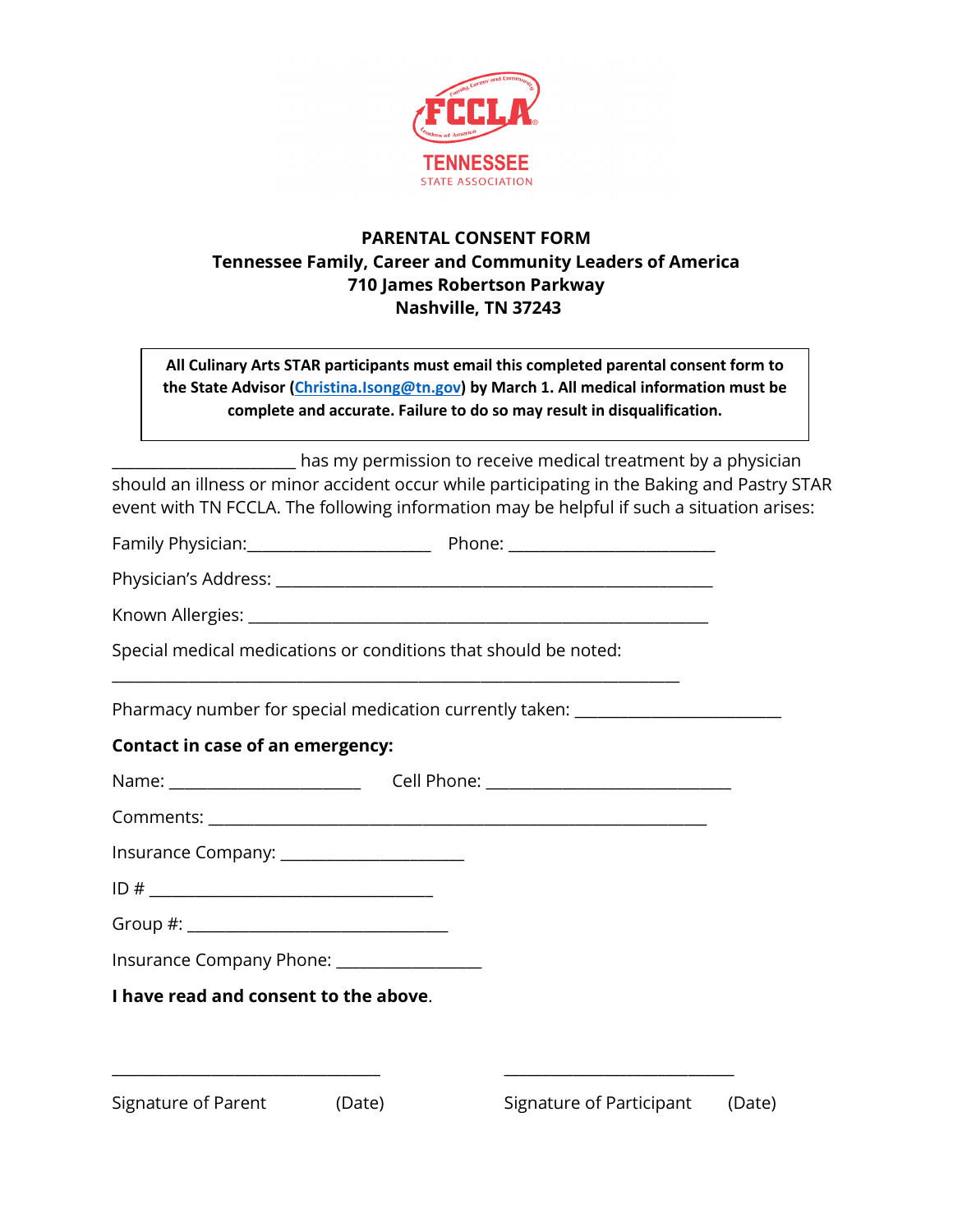

# **2022 BAKING AND PASTRY EQUIPMENT LIST**

#### **Required Equipment List – Per Participant**

- 1 wire whisk
- 2 heat resistant (silicone) spatula
- 1 bi-metallic or instant read thermometer
- 1 set dry measuring cups
- 1 set liquid measuring cups
- 1 set measuring spoons
- 1 slotted turner or metal spatula
- 1 set metal kitchen tongs
- 2 stainless steel kitchen spoon, 8-12 inches
- 1 sturdy wooden spoon or stiff spatula
- 1 stainless steel slotted kitchen spoon, 8-12 inches or spider strainer
- 4 side towels
- 1 Piping tip, straight, 808
- 1 Piping bag
- 1 Pastry Brush
- 1 Kitchen Shears
- 1 Pastry Blender
- 1 Bench Scraper
- 1 Knife Set (contents should be standard based on school's requirement, but must include at least 1 Paring Knife, 1 boning knife, 1- 8" or 10" Chef Knife, 1 serrated knife)
- 2 Cutting Boards
- All items for cake decorating must also be brought with except the cake dummy.

#### General Information

- The items listed above are required for the implementation of the selected menu. All necessary large equipment will be provided. Only items on the list may be brought to the event. No electrical tools are allowed to be brought to the competition. Take care when packaging or packing equipment for travel. If breakage occurs, **the participant is responsible for any replacement.**
- Any additional equipment required will be provided at the time of the event by the hostinstitution.
- Non-latex gloves will be available on site.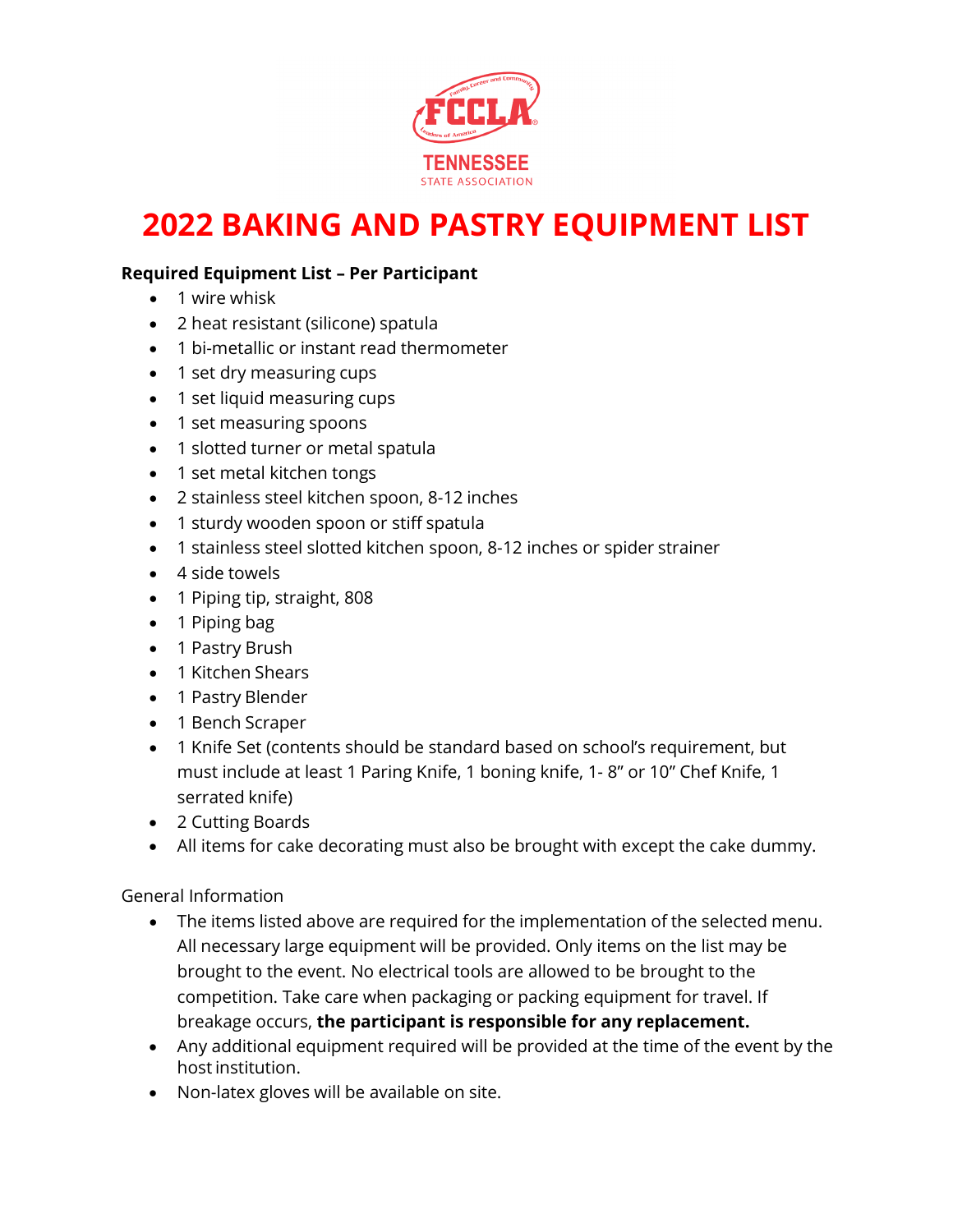

# **Chocolate Chip Scones**

| 2 ½ c. (298g)                                                                 | All-Purpose flour                    |  |  |  |
|-------------------------------------------------------------------------------|--------------------------------------|--|--|--|
| $\frac{1}{2}$ tsp.                                                            | Salt                                 |  |  |  |
| $\frac{1}{2}$ c. (50g)                                                        | Sugar                                |  |  |  |
| 2 ¼ tsp.                                                                      | Baking powder                        |  |  |  |
| 6 Tbsp. (85g)                                                                 | Unsalted butter, cold, cut into pats |  |  |  |
| 3/4 c. (170g)                                                                 | Heavy whipping cream                 |  |  |  |
| 2                                                                             | Large eggs                           |  |  |  |
| 2 tsp.                                                                        | Vanilla extract                      |  |  |  |
| 1 1/2 c. to 2 c. (225 g-                                                      | Chocolate chips                      |  |  |  |
| 350g                                                                          |                                      |  |  |  |
| 1 to 1 1/2 c.                                                                 | Coarse sparkling sugar for topping   |  |  |  |
| $\mathbf{v}$ $\mathbf{v}$ $\mathbf{v}$ $\mathbf{v}$ $\mathbf{v}$ $\mathbf{v}$ |                                      |  |  |  |

Yield: 8 large scones

- 1. Preheat oven to 400°F. Line baking sheet with parchment paper.
- 2. Whisk dry ingredients together until thoroughly combined. Add the butter, until the mixture is unevenly crumbly.
- 3. Whisk together wet ingredients. Set aside 2 tablespoons and add to the dry ingredients. Add chocolate chips.
- 4. Mix to form a moist dough.
- 5. Transfer dough to a heavily floured surface. Round dough into 8" circle. Brush with reserved wet ingredient mixture and sprinkle heavily with coarse sugar.
- 6. Cut out a total of 8 large scones. Space evenly on prepared pan.
- 7. Bake for 20 minutes, until golden brown.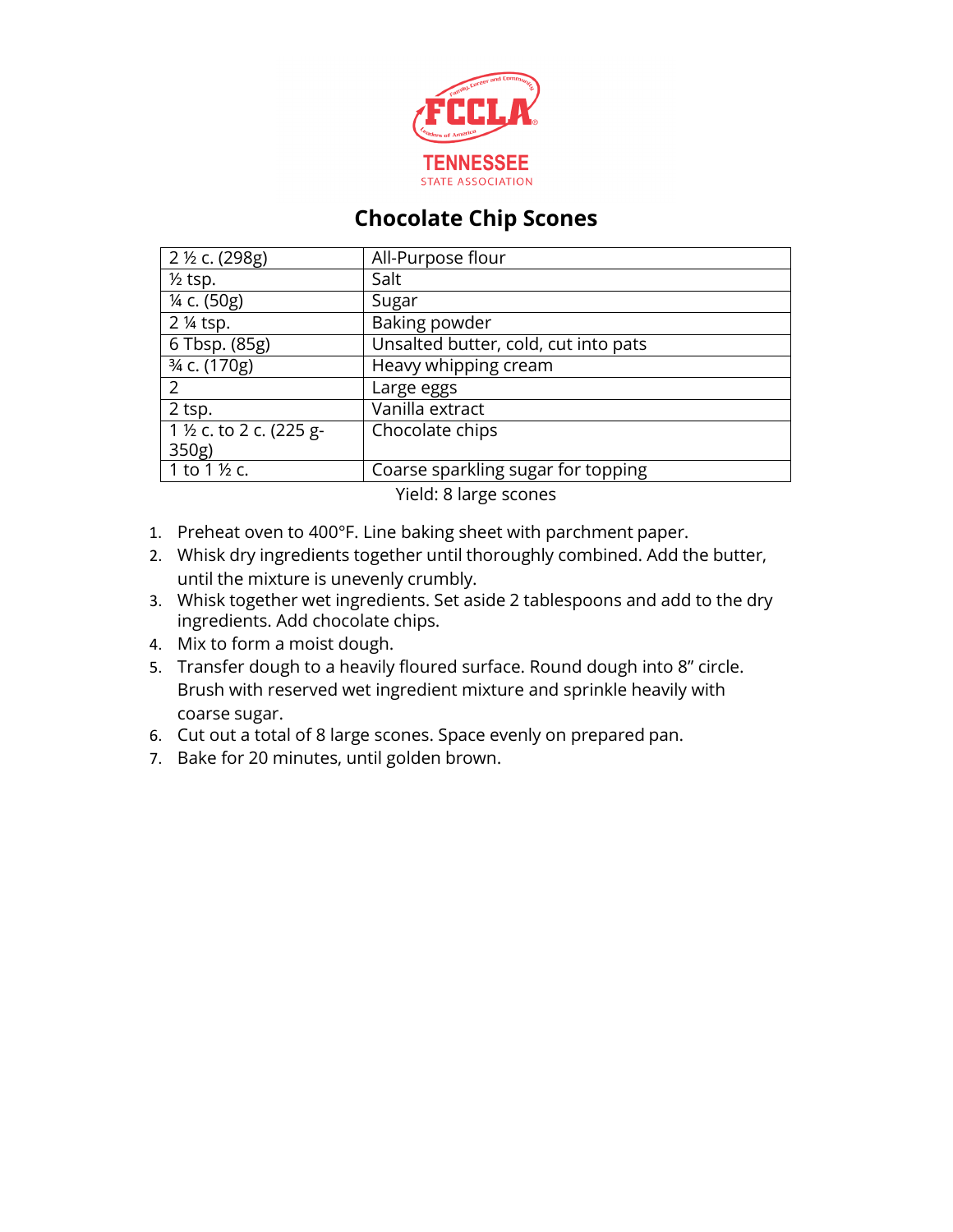

## **Chouquettes**

| 1 c. (227g)       | Water                   |  |  |
|-------------------|-------------------------|--|--|
| 8 Tbsp. (113g)    | Unsalted butter         |  |  |
| 3/8 tsp.          | Salt                    |  |  |
| 1 1/4c. $(150 g)$ | All-purpose flour       |  |  |
|                   | Large eggs              |  |  |
|                   | Pearl sugar for topping |  |  |
| Yield: 24         |                         |  |  |

1. Preheat oven to 425˚F. Line two baking sheets with parchment paper.

- 2. Combine water, butter, and salt in a large saucepan. Place the saucepan over medium-high heat to melt the butter and bring the mixture to a boil.
- 3. Remove the pan from the heat and add the flour all at once, stirring vigorously with a sturdy spoon or stiff spatula.
- 4. Return the pan to medium heat briefly, stirring until the mixture smooths out and starts to steam. The batter will be very thick and shiny.
- 5. Remove the pan from the heat and let the thick batter cool, stirring occasionally, for 5-10 minutes. You should be able to hold a finger in it for a few seconds; or a digital thermometer should read below125˚F.
- 6. Once cool, mix the eggs into the warm mixture in the saucepan, one at a time. Wait until each egg is fully incorporated before adding the next. Mix for about 2 minutes after adding the last egg.
- 7. Transfer the prepared batter into a prepared piping bag. Pipe into mounds about 1 ½" in diameter, leaving 2" of space between them.
- 8. Sprinkle pearl sugar onto the sides and tops of pastries.
- 9. Bake for 15 minutes, then reduce the oven to 350˚F. Bake 20-25 minutes longer, until they are medium golden brown. Do not open the oven while baking.
- 10. Remove from oven and transfer to a cooling rack to cool.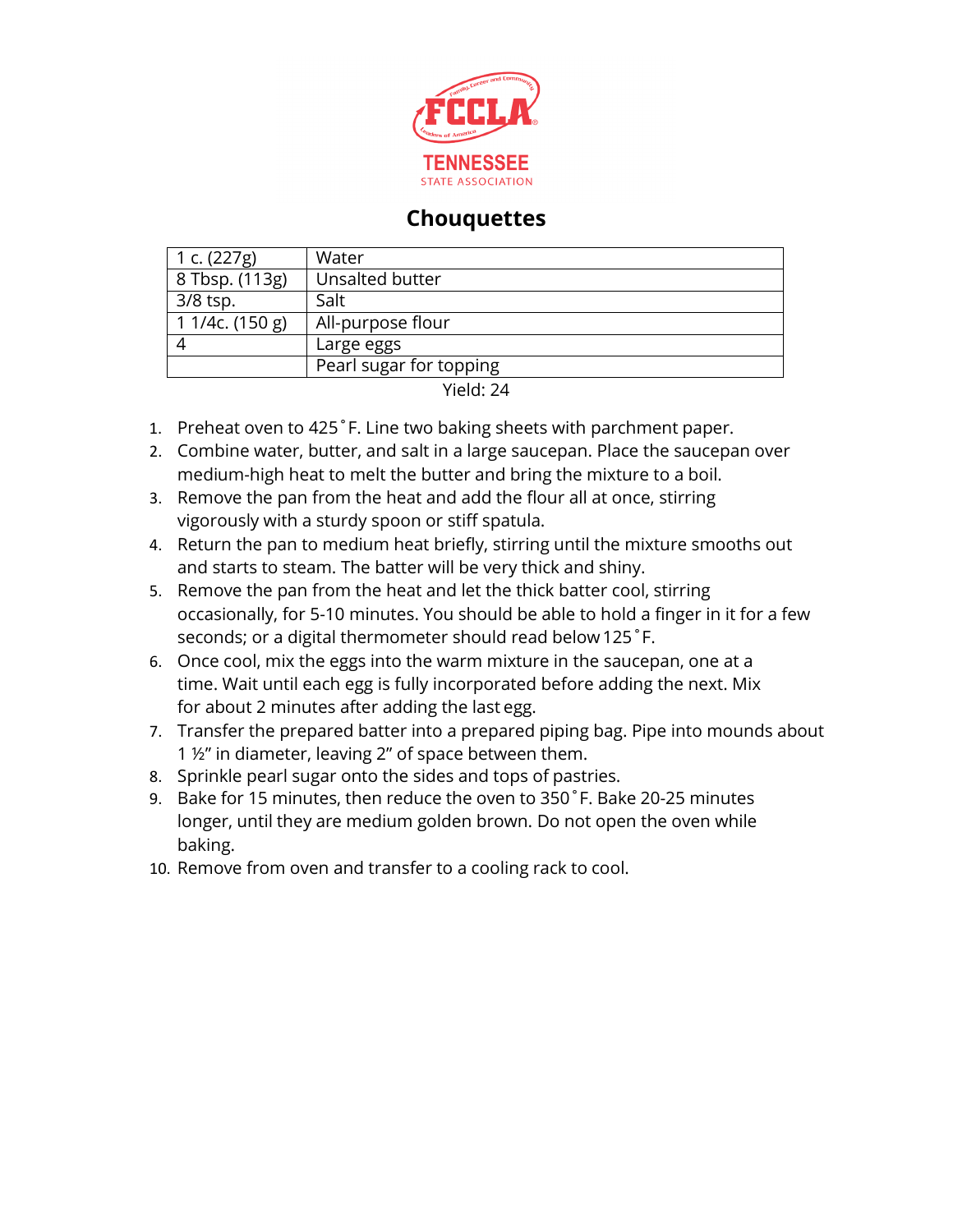

# **Quick Garlic Rolls**

| sugar             | 2 oz               | 56g              |
|-------------------|--------------------|------------------|
| instant yeast     | 4 tsp              | 13 <sub>g</sub>  |
| warm water        | 9 oz               | 266 <sub>g</sub> |
| Egg               |                    |                  |
| Oil               | 1/3C               | 69g              |
| Salt              | $1\frac{1}{2}$ tsp | 7.5g             |
| All-purpose flour | 15-18 oz           | 440-497 g        |
| Egg, for egg wash |                    |                  |
| Garlic salt       | As needed          | As needed        |
|                   |                    |                  |

Yield: 12 x 2 oz

- 1. Preheat oven to 400°F.
- 2. Dissolve yeast in warm water.
- 3. Add oil, sugar, egg and enough flour to reach clean-up stage.
- 4. Add salt.
- 5. Knead for 4-5 minutes until soft and elastic.
- 6. Divide in 2 oz portions shape in rolls.
- 7. Cover and let rise for 30 minutes.
- 8. Egg wash.
- 9. Sprinkle garlic salt.
- 10.Bake 10-12 minutes.